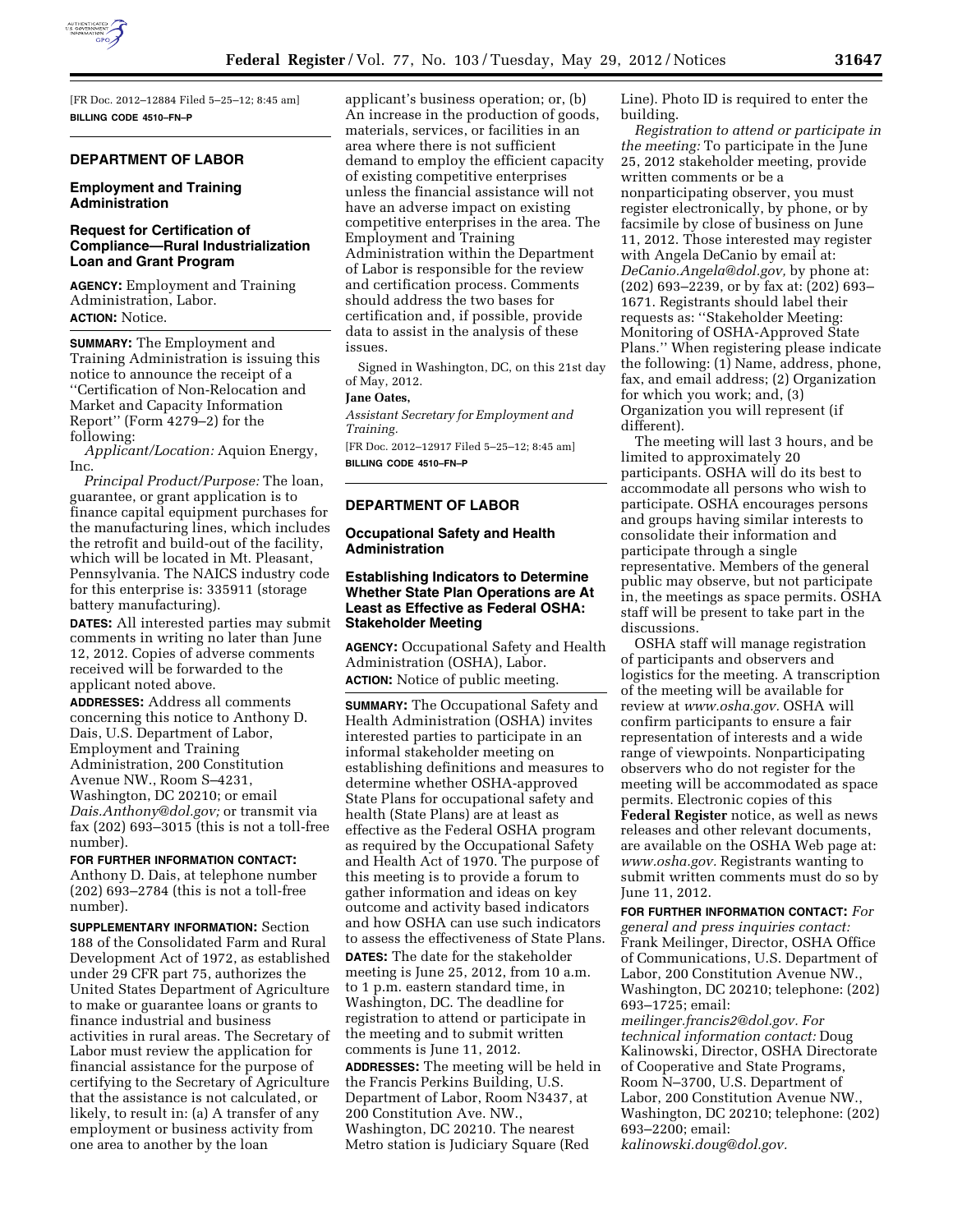# **SUPPLEMENTARY INFORMATION:**

#### **I. Background**

The Occupational Safety and Health Act of 1970 (''the Act'') created OSHA ''to assure so far as possible every working man and woman in the Nation safe and healthful working conditions \* \* \*.'' The Act also encourages states to develop and operate their own workplace safety and health plans. Once OSHA approves a State Plan under Section 18(b) of the Act, OSHA may fund up to 50 percent of the state program's operating costs. Absent an approved State Plan, states are preempted from enforcing occupational safety and health standards. As a condition of OSHA approval, State Plans must provide standards and enforcement programs that are ''at least as effective as'' the federal OSHA program, in addition to voluntary compliance activities, and cover public sector employees. OSHA is responsible for the approval and monitoring of State Plans.

Currently there are 27 OSHAapproved state occupational safety and health plans. Twenty-two states and territories operate comprehensive State Plans covering the private sector and state and local government employers and employees. Five states and territories operate State Plans which cover only public sector employees. Additional information about state programs may be found at: *[http://](http://www.osha.gov/dcsp/osp/index.html)  [www.osha.gov/dcsp/osp/index.html.](http://www.osha.gov/dcsp/osp/index.html)* 

The Occupational Safety and Health State Plan Association (OSHSPA), the organization of officials from each of the OSHA-approved state plans, serves as the link from the states to federal agencies that have occupational safety and health jurisdiction and to Congress. The group holds three meetings a year with federal OSHA, giving State Plans the opportunity to address common issues and share information. OSHSPA representatives have appeared before congressional committees and other bodies to report on job safety and health issues.

Following congressional hearings over the past several years concerning state plan effectiveness, and an audit by the Department of Labor's Office of the Inspector General in March 2011, OSHA increased the level of onsite monitoring of state plans and committed to further strengthening communication between federal OSHA and the State Plans. On October 29, 2009, Deputy Assistant Secretary Jordan Barab testified before the House Committee on Education and Labor about the Special Study that OSHA conducted of the Nevada State Plan and OSHA's plans for increasing

oversight and conducting a baseline special evaluation in all other State Plans.

In accordance with the Occupational Safety and Health Act of 1970, OSHA conducts an evaluation of the 27 approved State Plan States each fiscal year. Before FY 2009, the Federal Annual Monitoring and Evaluation (FAME) reports primarily assessed the State Plans' progress toward achieving the performance goals established by their strategic and annual performance plans as well as certain mandated activity measures tied to the federal OSHA program or requirements of the Act. OSHA and the State Plans have outcome based measures that are part of their strategic plans, including reducing fatalities and injuries/illnesses. Additional information can be found at: *[http://www.dol.gov/sec/stratplan/](http://www.dol.gov/sec/stratplan/StrategicPlan.pdf) [StrategicPlan.pdf](http://www.dol.gov/sec/stratplan/StrategicPlan.pdf)* and *[http://](http://www.osha.gov/dcsp/osp/efame/index.html)  [www.osha.gov/dcsp/osp/efame/](http://www.osha.gov/dcsp/osp/efame/index.html) [index.html.](http://www.osha.gov/dcsp/osp/efame/index.html)* 

In FY 2009 the FAME reports were enhanced to include baseline special evaluations for each State Plan. The Enhanced FAME reports assessed the State Plans' progress toward achieving the performance goals established by their FY 2009 Annual Performance Plans and reviewed the effectiveness of programmatic areas related to enforcement activities through onsite audits and case file reviews. Each State Plan formally responded to the Enhanced FAME report and, as appropriate, developed a Corrective Action Plan that was approved by OSHA. The 2009 interim monitoring guidance, intended to assist OSHA regions in monitoring state plans and preparing the FAME reports, focused on enforcement activities and the Corrective Action Plans in addition to performance goal. It was revised for the FY 2010 and FY 2011 evaluations in response to concerns and issues raised both within OSHA and from State Plans.

In response to the Office of the Inspector General (OIG) report entitled ''OSHA Has Not Determined If State OSH Programs Are At Least As Effective in Improving Workplace Safety and Health as Federal OSHA's Programs'' (*[http://www.oig.dol.gov/public/reports/](http://www.oig.dol.gov/public/reports/oa/2011/02-11-201-10-105.pdf) [oa/2011/02-11-201-10-105.pdf](http://www.oig.dol.gov/public/reports/oa/2011/02-11-201-10-105.pdf)*), OSHA is working with OSHSPA to examine the monitoring system and address the OIG's recommendation to OSHA ''to define effectiveness, design measures to quantify impact, establish a baseline for State Plan evaluations, and revise monitoring to include an assessment of effectiveness.'' The goal of the stakeholder meeting announced in this notice is to solicit ideas about how to define and measure effectiveness and to

develop a revised monitoring system (in place of the interim guidance) to ensure consistency and effectiveness across the State Plans.

#### **II. Stakeholder Meeting**

The stakeholder meeting announced in this notice will be conducted in a manner that encourages participants to express individual views about how to determine whether OSHA-approved State Plans are as effective as the Federal OSHA program. Formal presentations by stakeholders are discouraged. The stakeholder meeting discussions will center on key indicators of effectiveness for Federal OSHA and OSHA-approved State Plans. The specific issues to be discussed will include the following:

1. OSHA's mission is ''to assure safe and healthful working conditions for working men and women by setting and enforcing standards and by providing training, outreach, education and assistance.''

(a) How would you define or describe the components that constitute an OSHA-approved State Plan that was ''effective'' in achieving this mission (e.g., funding, staffing, standards setting, strong enforcement program, strong consultation program, frequency of inspection, strong training and outreach programs, level of penalties etc.)?

(b) What outcome based measures would you use to determine whether OSHA-approved State Plans were achieving this mission (e.g., reductions in injury and illness rates, reductions in fatality rates, etc.)?

(c) What activity based measures would you use to determine whether OSHA-approved State Plans were achieving this mission (e.g., number of inspections conducted, number of violations issued, etc.)?

2. Should there be a core set of effectiveness measures that both OSHA and State Plan programs must meet?

3. What activity and outcome based measures would you use to assess effectiveness as it relates to the reduction of health hazards?

4. What activity and outcome based measures would you use to assess the effectiveness of the whistleblower program under Section 11(c) of the Act?

5. What indicators would you use to determine and monitor whether OSHAapproved State Plans are ''at least as effective'' as federal OSHA as outlined in Section 18(b) of the Act?

Representatives from the State Plans and OSHA have been working to develop a number of draft measures. OSHA will make these draft measures available on its Web site no less than